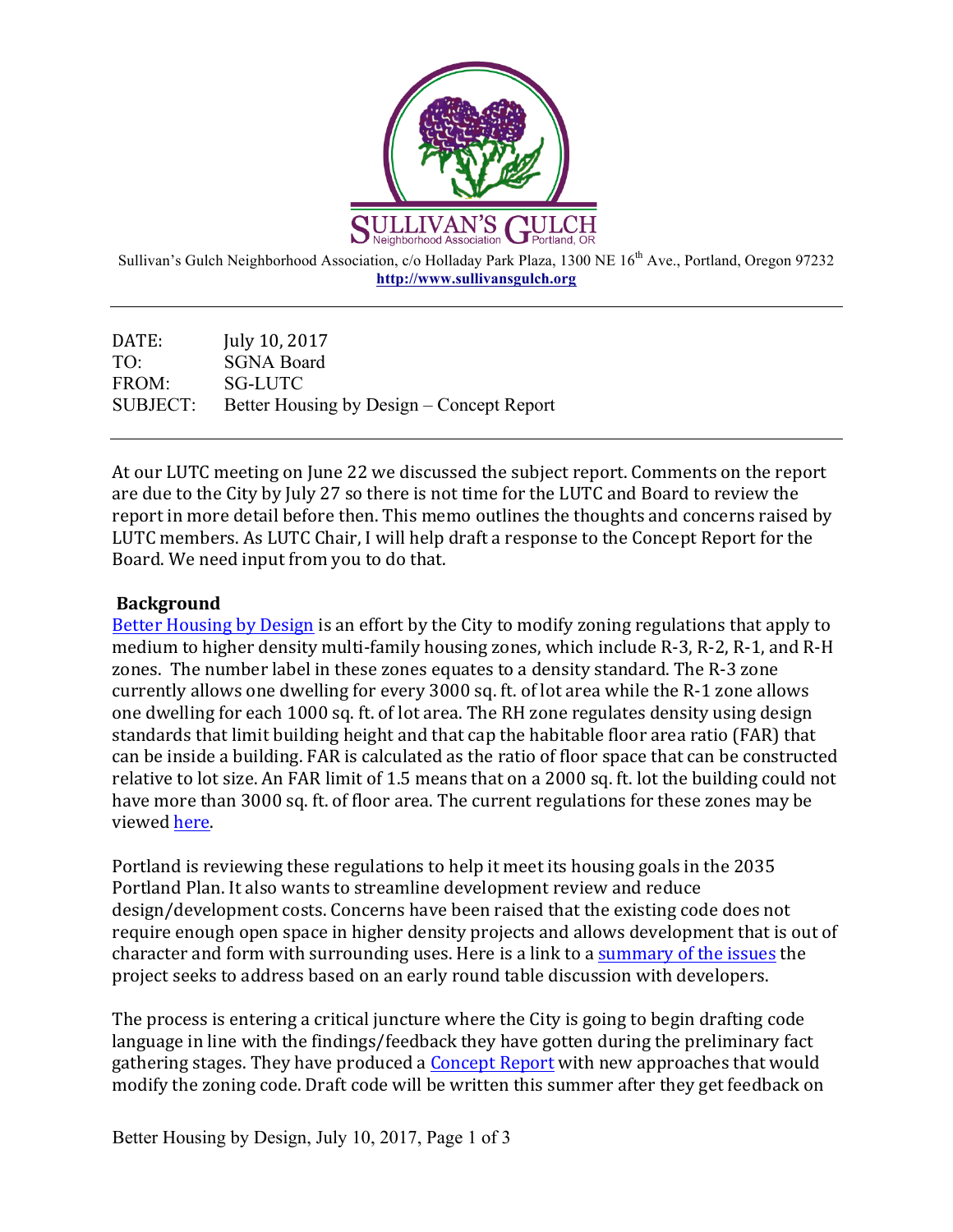

Sullivan's Gulch Neighborhood Association, c/o Holladay Park Plaza, 1300 NE 16<sup>th</sup> Ave., Portland, Oregon 97232 **http://www.sgnablog.blogspot.com**

the Concept Report. Information meetings on draft code and adoption hearings will take place this fall.

## **What is relevant to SGNA?**

There is a lot in this project that does not apply to us, such as the street connectivity requirements that focus on East Portland. There are other things that likely will affect development in SG but what is proposed is either really technical (e.g. accessibility/access standards on first floor units per ADA requirements) or does good things, like requiring RH projects to include open space, allowing green roofs over parking garages to meet landscape/OS requirements, and setting up bonus programs and TDRs for historic buildings and tree preservation. Things that are more relevant include:

- Changing rules for R-1 and R-2 zones these zones are common in SG. The R-2 zone applies to most of the neighborhood west of  $21<sup>st</sup>$  Avenue. There is a  $\frac{1}{2}$  block deep strip of land that is planned for R-1 zoning on the north side of Weidler between NE  $16<sup>th</sup>$  and NE 21<sup>st</sup>. There is a  $\frac{1}{2}$  block deep strip of land that is planned for R-2 zoning on the north side of Weidler between NE 21<sup>st</sup> and NE 24<sup>th</sup> Avenue. Most of these properties are already developed but redevelopment to higher density is possible on all properties zoned R1 and R2 that now are in SF use. The Concept Report (see pages  $14 - 15$ ) proposes a form-based approach to regulating density, which would eliminate density caps and instead regulate density based on height and FAR limits.
- Building setbacks and height transitions A criticism of the current code is that it does not provide sufficient landscape and open space. When redevelopment occurs in existing neighborhoods the design often is in conflict with existing setbacks and building heights. A series of amendments are proposed related to front set backs, height step backs, and side/rear set backs to allow efficient use of available land but not conflict with adjacent development. See the Concept Report, pages  $16 - 18$ .
- Driveways/Garages the City initially took a strong stance against front curb cuts for driveways to single car garages in the R-2 and R-3 zones. This issue was contentious. They are proposing to limit the amount of a building frontage that garage openings can take up hoping this design requirement result in fewer row house/ townhouse developments with driveways and garages.
- Affordable Housing bonus rules would grant waivers from site development regulation for projects that include affordable units. This is significant because many of the properties zoned  $R-1$ , 2, and 3 are small lots that likely preclude buildings big enough to trigger inclusionary zoning requirements (i.e. the site is not big enough to include > 20 units), which may make these properties attractive for speculators looking for redevelopment opportunities not encumbered by inclusionary zoning